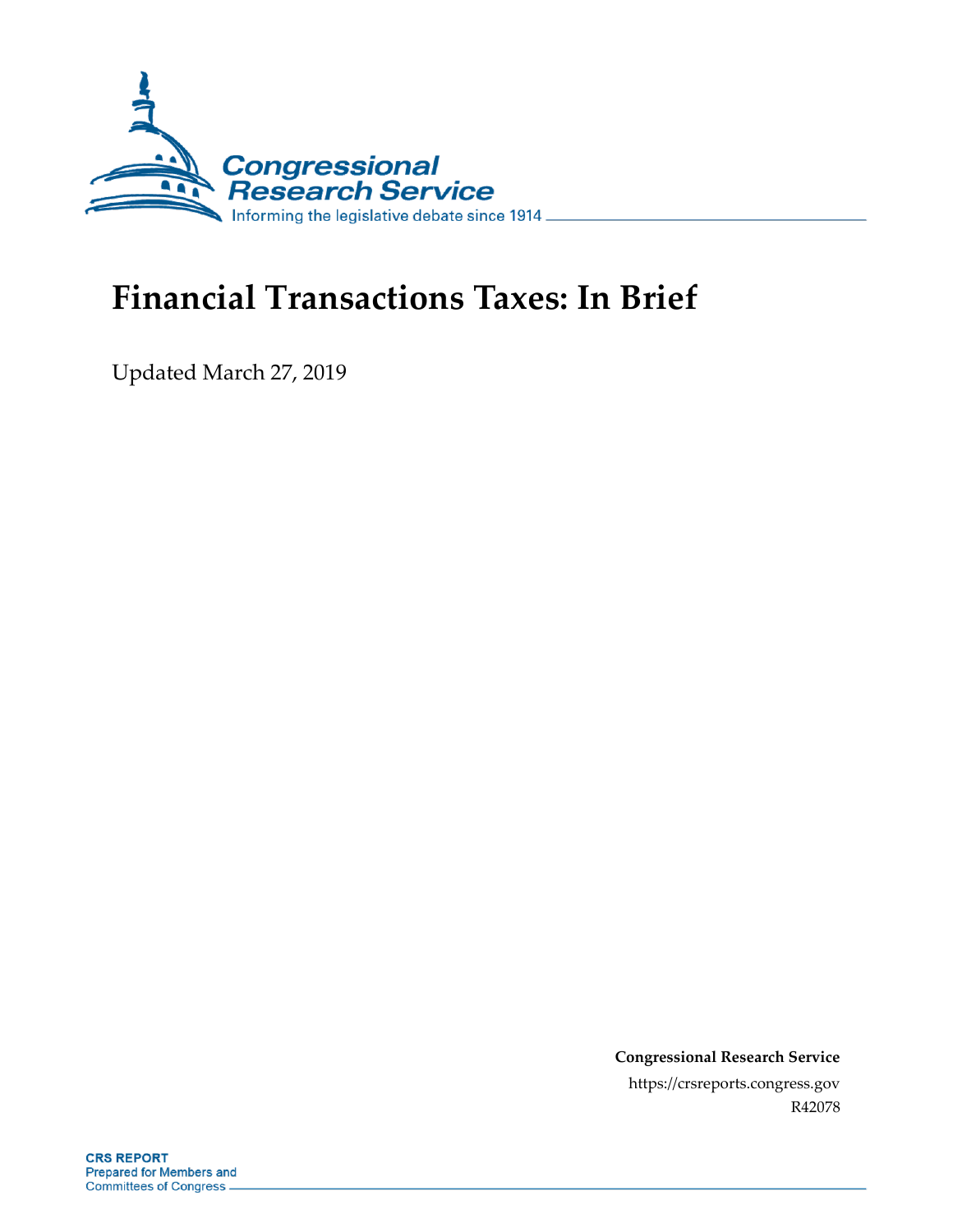Solution the financial crisis and the ensuing 2008-2009 Great Recession, the idea of imposing a tax on financial transactions has appeared somewhat frequently in policy debates. At its most basic level, a financial transac tax on financial transactions has appeared somewhat frequently in policy debates. At its most basic level, a financial transaction tax (FTT) is a tax imposed on the buyer or seller of a security at the time a financial transaction occurs. An FTT can be applied across the board to all financial transactions, or only those involving specific types of securities (for example, stocks, options, and futures, but not bonds). Similarly, an FTT can be applied to the transactions of all traders, or selectively to only certain types, such as those made by institutional traders but not individual investors.

While an FTT can come in many different forms, three justifications are commonly offered for imposing such a tax: (1) it would reduce financial market volatility by reducing speculation, (2) it would generate a significant amount of revenue, and (3) it would help pay for recent and future federal assistance to the institutions that are viewed by some as the source of the financial instability (a.k.a., "Wall Street"). This report briefly discusses the concept of an FTT in a historical and international context, summarizes recent FTT proposals, examines the tax's effect on financial market volatility and speculation, and analyzes the revenue potential.

Opponents of the tax also generally offer a number of objections. First, it is argued that the tax will introduce distortions into the marketplace as well as raise the cost of capital for businesses seeking to finance investment. Second, if raising revenue is the objective, it is not clear that an FTT is the best of all available options. Third, if the tax is effective at raising a large amount of revenue, this would seem to imply that its ability to reduce speculation and high-frequency trading is low (and vice versa). And fourth, regulators may be better suited to increase transparency and reduce volatility using the set of tools at their disposal, which may more directly target improving the function of financial markets if the current financial environment is viewed to have problems.

# **Historical and International Overview of FTTs**

The general idea of an FTT can be traced back to at least the time of the Great Depression. In 1936, British economist John Maynard Keynes suggested that the United States impose an FTT to reduce "speculation" in financial markets by raising the cost of short-term trading.<sup>1</sup> Along similar lines, American economist and Nobel Laureate James Tobin, speaking in 1972, advocated for a worldwide tax on all foreign currency transactions to quell disruptions in the foreign exchange markets.<sup>2</sup> Tobin's proposal, which became known as the "Tobin tax," is technically different from an FTT because it applies only to foreign currency transactions, but is substantively similar in objective to an FTT. Thus, the two terms are often used synonymously. Other terms that are used interchangeably with FTT include securities transactions tax, securities transfer tax, securities transfer excise tax, stamp duty, and stock transfer tax.

There are historical precedents for an FTT in the United States. At the federal level there was a stock transfer excise tax (sometimes called a documentary stamp tax) on the issuance and subsequent transfer of securities from 1914 to 1966. Currently, the Securities and Exchange Commission (SEC) imposes a tax-like fee on certain securities transactions. At the state and local level, the state of New York, in conjunction with New York City, taxed the transfer of stocks from

 $\overline{a}$ 

<sup>1</sup> John Maynard Keynes, *The General Theory of Employment, Interest, and Money* (New York: Harcourt, 1953), pp. 158-160.

<sup>2</sup> James Tobin, The Eliot Janeway Lectures at Princeton, 1972 as published in James Tobin, *The New Economics, One Decade older: The Eliot Janeway Lectures on Historical Economics in Honor of Joseph Schumpeter* (Princeton , NJ: Princeton University Press, 1974).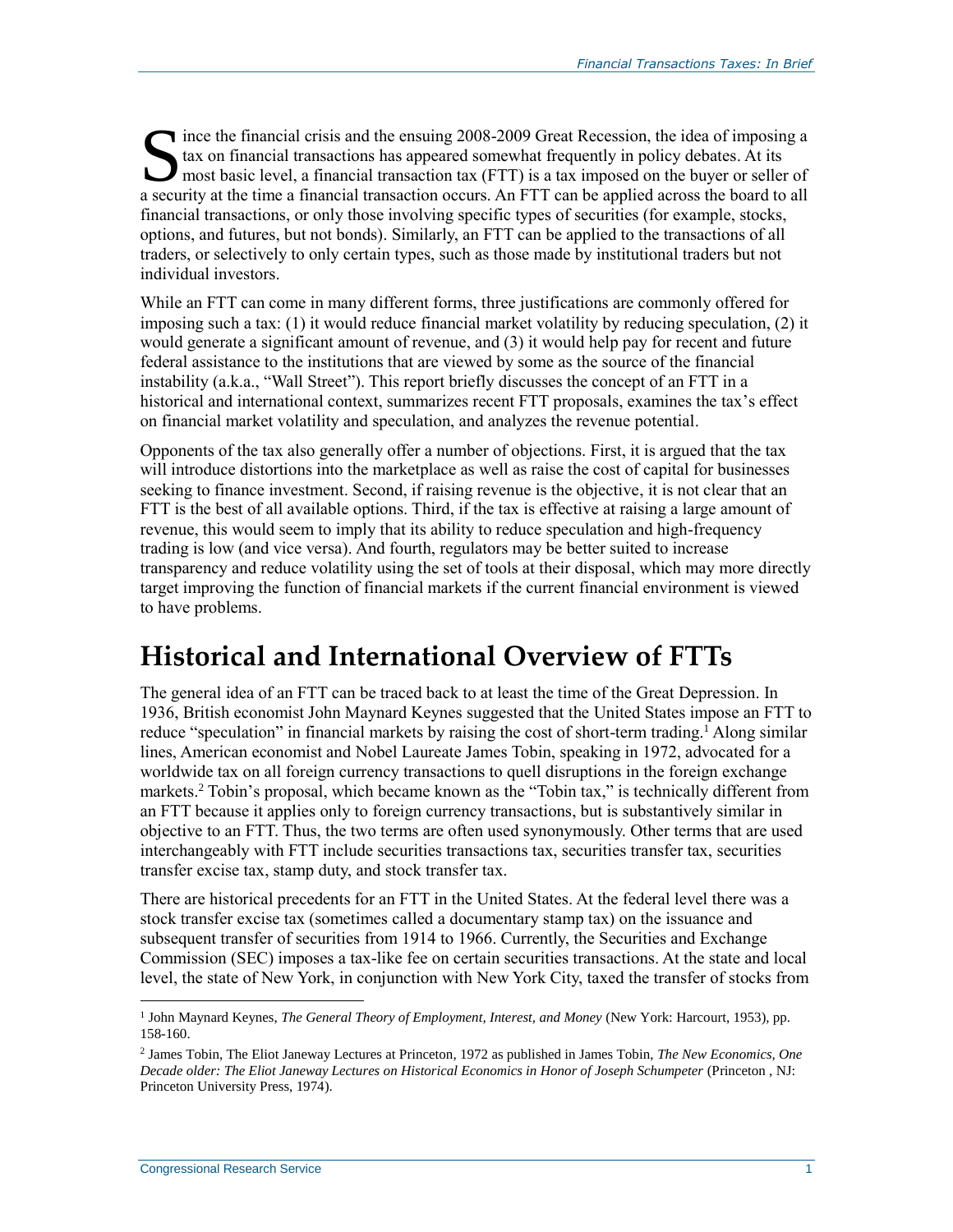1905 to 1981.<sup>3</sup> There have been proposals in New York to reinstate the transfer tax since its repeal.

There are also international precedents for an FTT; at least 40 countries currently or previously have had FTTs.<sup>4</sup> It is beyond the scope of this report to compare and contrast the existing FTTs around the world; however, it is important to note that there are differences, and in some cases these differences may impact the effect of the tax.

### **Proposals**

There have been numerous FTT proposals introduced since the financial crisis. The most recent proposals, H.R. 1516 and S. 647 introduced in the 116<sup>th</sup> Congress, propose a 10-basis-point tax (0.1%) on transactions involving stocks, bonds, futures, options swaps, and credit default swaps. These proposals are similar to H.R. 2306 introduced in the  $115<sup>th</sup>$  Congress, which proposed a 3basis-point tax (0.03%) on transactions involving stocks, bonds, futures, options swaps, and credit default swaps. An offsetting tax credit was included for contributions to qualified tax-favored accounts (retirement accounts, health savings accounts, education accounts, etc.). A similar 3 basis-point tax was included in H.R. 5745 in the 114<sup>th</sup> Congress; H.R. 880, S. 277, and S. 410 in the 113<sup>th</sup> Congress; and H.R. 3313, H.R. 3638, H.R. 5727, S. 1787, and S. 2252 in the 112<sup>th</sup> Congress, although not all of these bills included an offsetting tax credit for tax-favored accounts.

Proposals introduced in the 114<sup>th</sup> Congress included S. 1371, S. 1373, and H.R. 1464, which would have imposed a tax rate that varied depending on the underlying security. Specifically, the bills would have subjected transactions involving stocks and interests in partnerships and trusts to a 50-basis-point-tax (0.5%), transactions involving bonds and other forms of debt (other than taxexempt state and local bonds, and bonds with a maturity of less than 60 days) to a 10-basis-pointtax (0.10%), and derivative transactions to a half-basis-point-tax (0.005%). The proposals would have also provided an offsetting tax credit for taxpayers with a modified gross adjusted income of \$50,000 or less (\$75,000 if married filing jointly). An identical FTT proposal was included in H.R. 1579 from the  $113<sup>th</sup>$  Congress.

FTT proposals were also introduced in the  $110<sup>th</sup>$  and  $111<sup>th</sup>$  Congresses, although these earlier proposals were generally less detailed than more recent ones, and typically had higher tax rates. For example, the first FTT proposal (H.R. 7125) made during the financial crisis in the  $110<sup>th</sup>$ Congress would have subjected transactions involving securities regulated by the Securities and Exchange Commission (SEC) and the Commodity Futures Trading Commission (CFTC) to a 25 basis-point-tax  $(0.25\%)$  tax. There were a number of proposals in the  $111<sup>th</sup>$  Congress, as well, which differed in terms of what types of transactions were covered. These include H.R. 1068, H.R. 3153, H.R. 4191. In each proposal, however, the maximum tax rate was 25 basis points  $(0.25\%)$ .

 $\overline{a}$ 

<sup>3</sup> For example, details of the tax in New York state are described in Robert Pollin and James Heintz, *Confronting the New York Fiscal Crisis: Raising Revenue Through Taxing Stock Market Transactions*, Research Brief 2003-4 (Political Economy Research Institute, University of Massachusetts, Amherst, June 2003), p. 2, available at http://www.peri.umass.edu/fileadmin/pdf/research\_brief/RB2003-4.pdf.

<sup>4</sup> Daiana Beitler, *Raising Revenue: A Review of Financial Transaction Taxes Throughout The World*, Health Poverty Action and Stamp Out Poverty, September 2010, http://www.robinhoodtax.org/sites/default/files/ Raising%2520Revenue%2520web.pdf.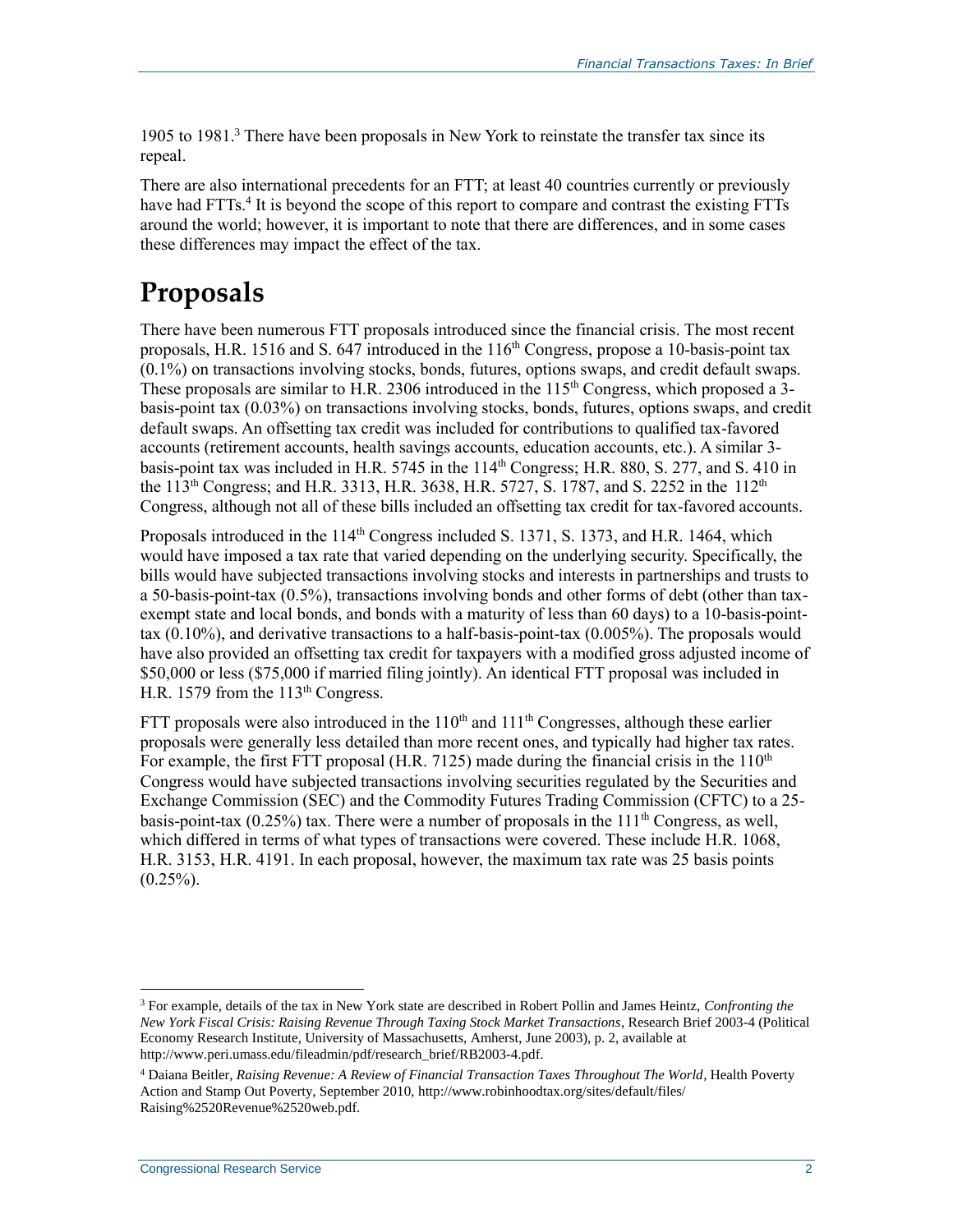# **Effect on Financial Market Volatility**

An argument that is periodically invoked in support of an FTT is that the tax would reduce trading volume, which in turn would reduce volatility in financial markets. It seems likely that a tax on financial trading would indeed reduce trading volume, as some transactions would become unprofitable. The reduction in trading, however, could either reduce or increase market volatility. On the one hand, a reduction in volatility could occur if the tax pushes destabilizing traders out of the market. On the other hand, volatility could increase if the tax impedes upon the price discovery function of financial markets. In this case, the tax could lead to greater movement in asset prices (i.e., volatility) as traders wait for larger fluctuations to offset the higher trading costs stemming from the FTT. Additionally, it is not clear how effective an FTT would be at preventing "flash crashes" similar to the ones seen in recent years, especially ones triggered by a human error or computer malfunctions.<sup>5</sup>

A number of empirical studies have examined how FTTs and FTT-like regulations affect financial market volatility. The majority of the literature has found that transaction taxes either have no effect on volatility, or that they increase volatility.<sup>6</sup> There may be limitations to some of the research that studied earlier time periods (e.g., the 1980s) since regulatory changes and advances in technology may have fundamentally changed the way financial markets operate. For example, some reports suggest that high frequency trading now represents between 40% and 80% of U.S. trading volume.<sup>7</sup> If the amount of high frequency trading has increased substantially over time, then older FTT studies may not be applicable to the effect on volatility in today's financial market structure. Still, at least one recent empirical study found that increases in FTT-like fees were associated with a reduction in volatility, while another posits that the effect on volatility may depend on how well developed the market is for a particular asset.<sup>8</sup>

 $\overline{a}$ <sup>5</sup> For a discussion of recent flash crashes, see CRS Report R43608, *High-Frequency Trading: Background, Concerns, and Regulatory Developments*, by Gary Shorter and Rena S. Miller.

<sup>6</sup> See, for example, Richard Roll, "Price Volatility, International Market Links, and Their Implications for Regulatory Policies," *Journal of Financial Services Research*, vol. 3, no. 2/3 (December 1989), pp. 211-246; Steven R. Umlauf, "Transaction Taxes and the Behavior of the Swedish Stock Market," *Journal of Financial Economics*, vol. 33, no. 2 (April 1993), pp. 227-240; Charles M. Jones and Paul J. Seguin, "Transaction Costs and Price Volatility: Evidence from Commission Deregulation," *The American Economic Review*, vol. 87, no. 4 (September 1997), pp. 728-737; Karl Habermeier and Andrei A. Kirilenko, *IMF Staff Papers*, vol. 50 (2003), pp. 165-180; Harald Hau, "The Role of Transaction Costs for Financial Volatility: Evidence from the Paris Bourse," *Journal of the European Economimc Assoication*, vol. 4, no. 4 (June 2006), pp. 862-890; Shinhua Liu and Shen Shu, "Transaction Costs and Price Volatility: New Evidence from the Tokyo Stock Exchange," *Journal of Financial Services Research*, vol. 36, no. 1 (August 2009), pp. 65-83; Markku Lane and Timo Vesala, "The Effect of a Transaction Tax on Exchange Rate Volatility," *International Journal of Finance & Economics*, vol. 12, no. 2 (April 2010), pp. 123-133; and Anna Pomeranets and Dainiel G. Weaver, *Securities Transaction Taxes and Market Quality*, Bank of Canada, Working Paper 2011-26, February 2013.

<sup>&</sup>lt;sup>7</sup> Cristina McEachern Gibbs, "Breaking it Down: An Overview of High-Frequency Trading," Advanced Trading, October 1, 2009, available at http://www.advancedtrading.com/showArticle.jhtml?articleID=220300267; and Robert Mackenzie Smith, "Chicago Fed Official Slams CFTC, SEC Over HFT Regulation," October 2, 2015.

<sup>8</sup> Thornton Matheson, "The Effect of a Low-Rate Transaction Tax on a Highly Liquid Market," *FinanzArchiv: Public Finance Analysis,* vol. 70, no. 4 (December 2014), pp. 487-510, and Yongheng Deng, Xin Liu, and Shang-Jin Wei, "One Fundamental and Two Taxes: When Does a Tobin Tax Reduce Financial Price Volatility," *NBER Working Pape,r* No. 19974, March 2014.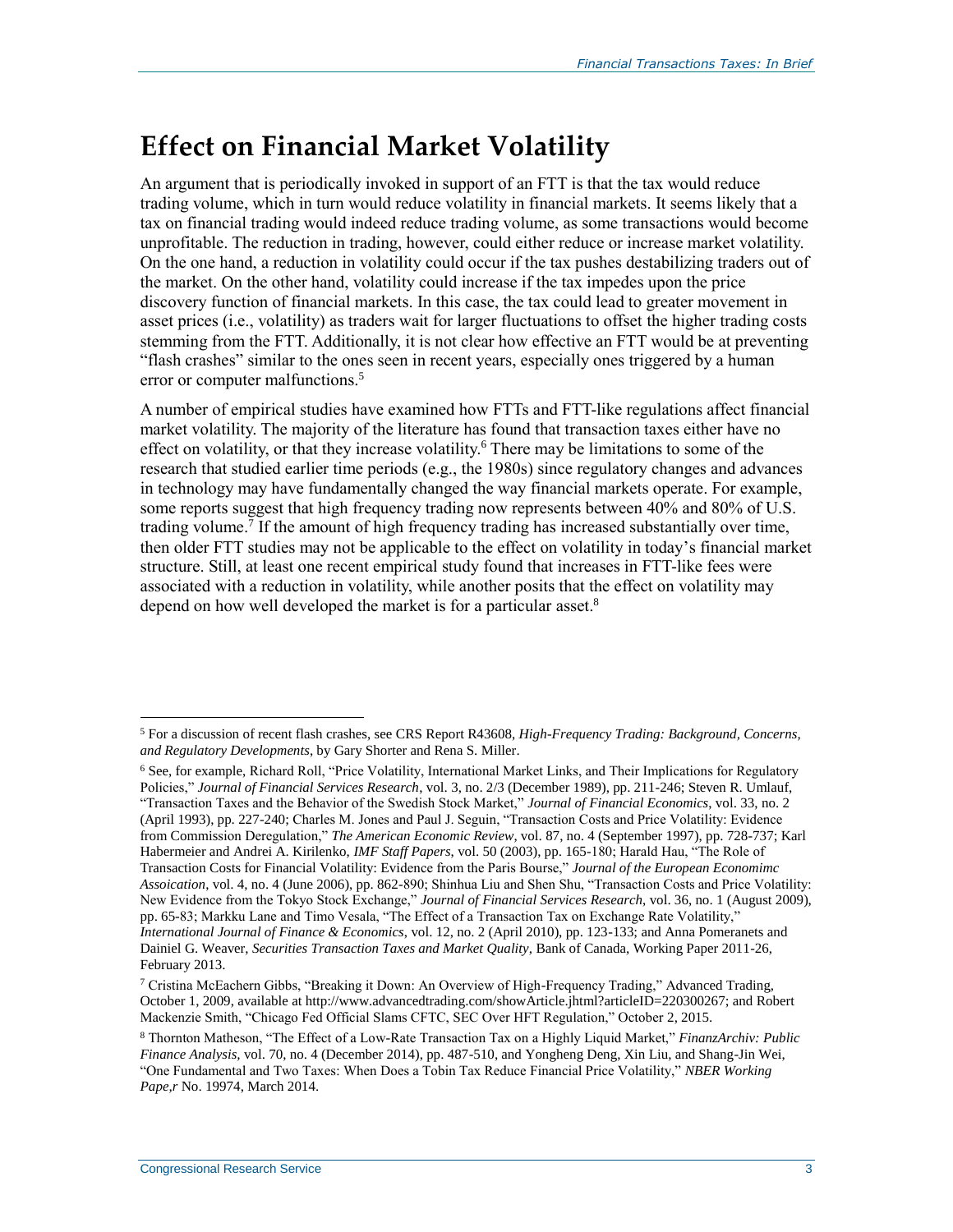# **Effect on Speculation**

An FTT could reduce speculation to the degree that it makes some trading strategies unprofitable. However, there may also be unintended consequences for businesses that use financial markets to hedge risk and smooth costs.<sup>9</sup> For example, consider an airline that would like to purchase jet fuel futures contracts in January to protect against the risk of rising summer fuel prices. The party on the other side of the market may have no real interest in the underlying commodity; rather, they may wish only to profit off a price movement in the opposite direction. If the counterparty is considered a speculator subject to an FTT, they may respond by raising their price, and, in turn, increasing the cost to hedge. The airline would then pass the additional cost on to customers or shareholders. Alternatively, the airline could fail to hedge and take the risk on itself. Although this is just one particular example, numerous other lines of business commonly use financial markets to hedge various risks.

Still, to the degree that short-term, high frequency trading (HFT) is viewed as speculative, speculation in this sense would be reduced by the tax. The desirability of this reduction hinges critically on the role short-term traders play in destabilizing financial markets. Short-term traders are an important supplier of liquidity to the market, which, at certain times, performs a stabilizing role. Additionally, some HFT firms also function as market-makers whose role it is to maintain liquidity and ensure an orderly market. While several countries provide an exemption for marketmakers, most of the proposals in the United States do not. Subjecting market-makers to an FTT may infringe upon their ability to carry out their role. At the same time, exempting market-makers could result in a large number of transactions going untaxed, which could have significant important revenue implications. Regardless, it does not appear that an FTT could be designed to tax only destabilizing, speculative behavior.

# **Financial Crisis**

Calls for imposing an FTT generally stem from the financial crisis that began in 2007. It therefore seems reasonable to question whether an FTT would have helped prevent the financial crisis. On the one hand, as previously discussed, the tax would likely drive some speculators from the market, which could have a stabilizing effect. On the other hand, the tax may have had little impact along a number of dimensions that contributed to the crisis. For example, it appears that an FTT would have done little to address excessive leverage, deteriorating lending standards, and direct overinvestment in residential housing, all of which are widely thought to have contributed to the financial crisis. Additionally, it is possible that the presence of an FTT would have worsened the already dampened interest in buying stocks, which would have impeded the stock market recovery.

# **Revenue Potential**

One of the arguments made by proponents of an FTT is the potential revenue that it could raise. The revenue potential of any FTT would depend on its specific design. A tax with too high a rate, or one applied too narrowly, would likely elicit a behavioral response by traders as they move to avoid the tax by either fleeing the market or using financial engineering to create "synthetic"

 $\overline{a}$ <sup>9</sup> There is no uniform definition of "speculation." See Lynn A Stout, "Why the Law Hates Speculators: Regulation and Private Ordering in The Market for OTC Derivatives," *Duke Law Journal*, vol. 48, no. 701 (1999), p. 735, and footnotes within, for a discussion of the difficulty in identifying speculation and defining it.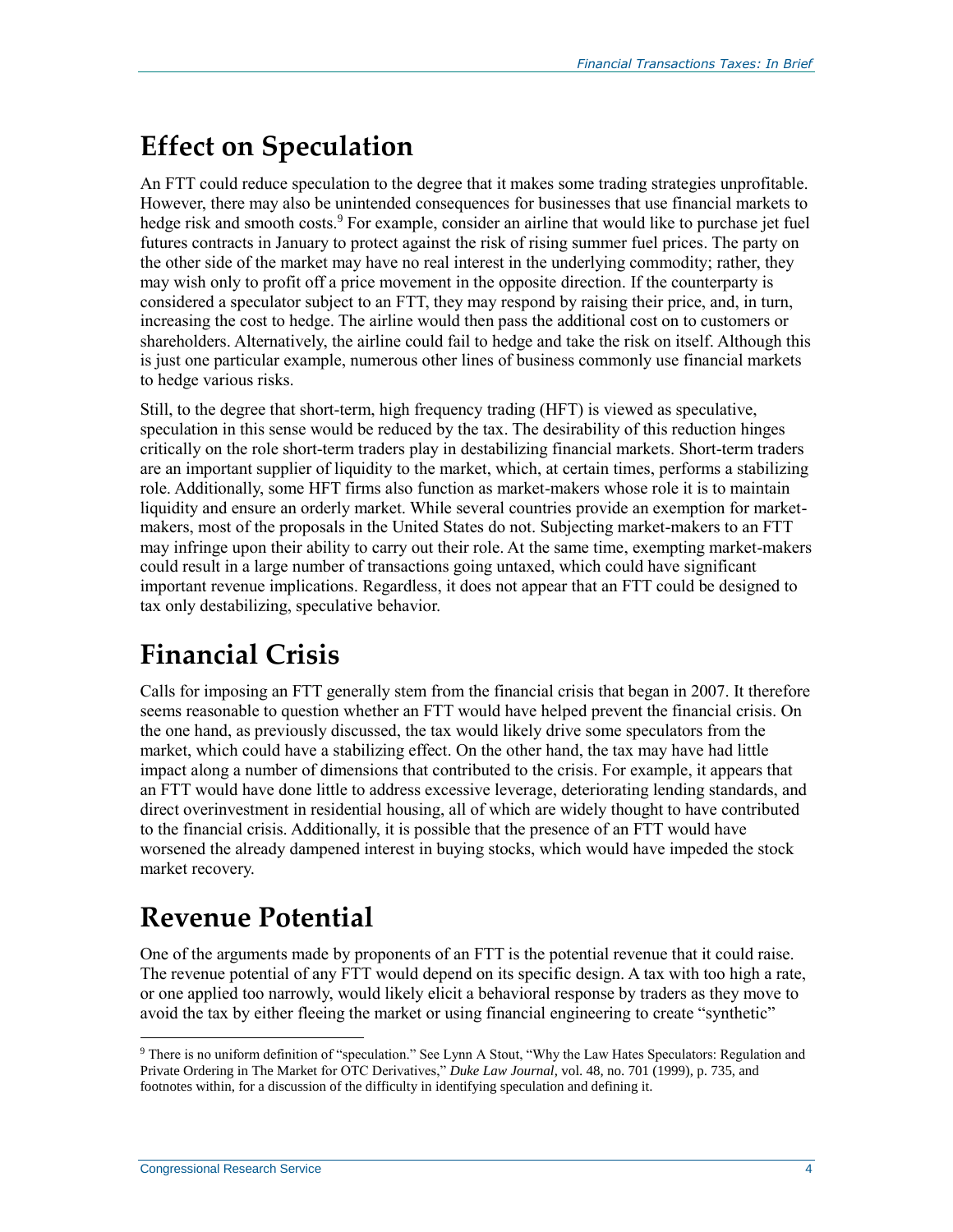securities that generate the same economic return, but that are not subject to the tax.<sup>10</sup> Additionally, if the tax is effective at raising a large amount of revenue, this would seem to imply that its ability to reduce speculation and high frequency trading is low (and vice versa). At this point, it is difficult to predict exactly how traders' behavior will change in response to a tax. Still, the Joint Committee on Taxation (JCT) estimated in 2018 that a proposal similar to the one included in H.R. 1516 and S. 647 from the 116<sup>th</sup> Congress would generate \$776.7 billion in revenue over 10 years.<sup>11</sup> The proposal included in both of those bills would impose a 10-basispoint tax (0.1%) on transactions involving stocks, bonds, futures, options swaps, and credit default swaps.

Estimates by others vary depending on the design of the tax and modeling assumptions. Researchers at the Tax Policy Center (TPC) estimated the revenue-maximizing FTT to be somewhere in the area of 0.1%, which would result in about \$54 billion in annual revenue.<sup>12</sup> At rates higher than that, the behavioral responses of traders would lead to falling revenues, according to their model. In 2009, another team of researchers from the Center for Economic and Policy Research and the Political Economy Research Institute estimated that much more revenue could be generated from an FTT—anywhere between \$176.9 billion and \$353.8 billion annually, depending on the behavioral response of traders.<sup>13</sup> These estimates appear high when compared to the JCT and TPC estimates and the experience of other countries.

# **Regulatory Alternatives**

Depending on the goal of policymakers, an alternative or complementary approach to taxing financial transactions would involve regulatory changes.<sup>14</sup> For example, most of the recent FTT proposals would probably only indirectly address the use of particular trading strategies such as front-running or stock-trading platforms such as "dark pools" that are believed by some to tilt the market in the favor of certain traders, often at the expense of other traders by reducing the profits in the industry. Financial regulators could possibly better address concerns over some of these financial market practices with regulations. The introduction of "circuit breakers" has helped to prevent unusually large and sudden movements in stocks, although various observers speak of the persistence of so-called "mini" flash crashes, which are significant and precipitous drops in the prices of individual securities that do not reach the level of the 2010 flash crash.<sup>15</sup> Additionally, the Dodd-Frank Act introduced more emphasis on clearing houses and margin requirements to reduce counter-party credit risk, which was prominent during the financial crisis. And the SEC is continuing to review particular aspects of the market's structure, such as tick-sizes, exchange

 $\overline{a}$ 

<sup>&</sup>lt;sup>10</sup> A synthetic security is a financial instrument composed of two or more different assets and that is designed to replicate the return of another asset.

<sup>11</sup> Congressional Budget Office, *Options for Reducing the Deficit: 2019 to 2028*, December 2018, pp. 298-300, https://www.cbo.gov/system/files?file=2018-12/54667-budgetoptions.pdf.

<sup>12</sup> Leonard E. Burman, William G. Gale, and Sarah Gault, et al., *Financial Transaction Taxes in Theory and Practice*, Tax Policy Center, July 31, 2015, http://www.taxpolicycenter.org/UploadedPDF/2000287-financial-transaction-taxesin-theory-and-practice.pdf.

<sup>13</sup> Dean Baker, Robert Pollin, and Travis McArthur, et al., *The Potential Revenue from Financial Transactions Taxes*, Center for Economic and Policy Research and Political Economy Research Institute, December 2009, http://www.cepr.net/documents/publications/ftt-revenue-2009-12.pdf.

<sup>14</sup> For more on the regulatory aspect, see CRS Report R43608, *High-Frequency Trading: Background, Concerns, and Regulatory Developments*, by Gary Shorter and Rena S. Miller; and CRS Report R43739, *Dark Pools in Equity Trading: Policy Concerns and Recent Developments*, by Gary Shorter and Rena S. Miller.

<sup>15</sup> See, for example, Ivy Schmerken, "Mini-Flash Crashes Continue To Fly Under The Radar," *Wall Street & Technology*, November 19, 2012.